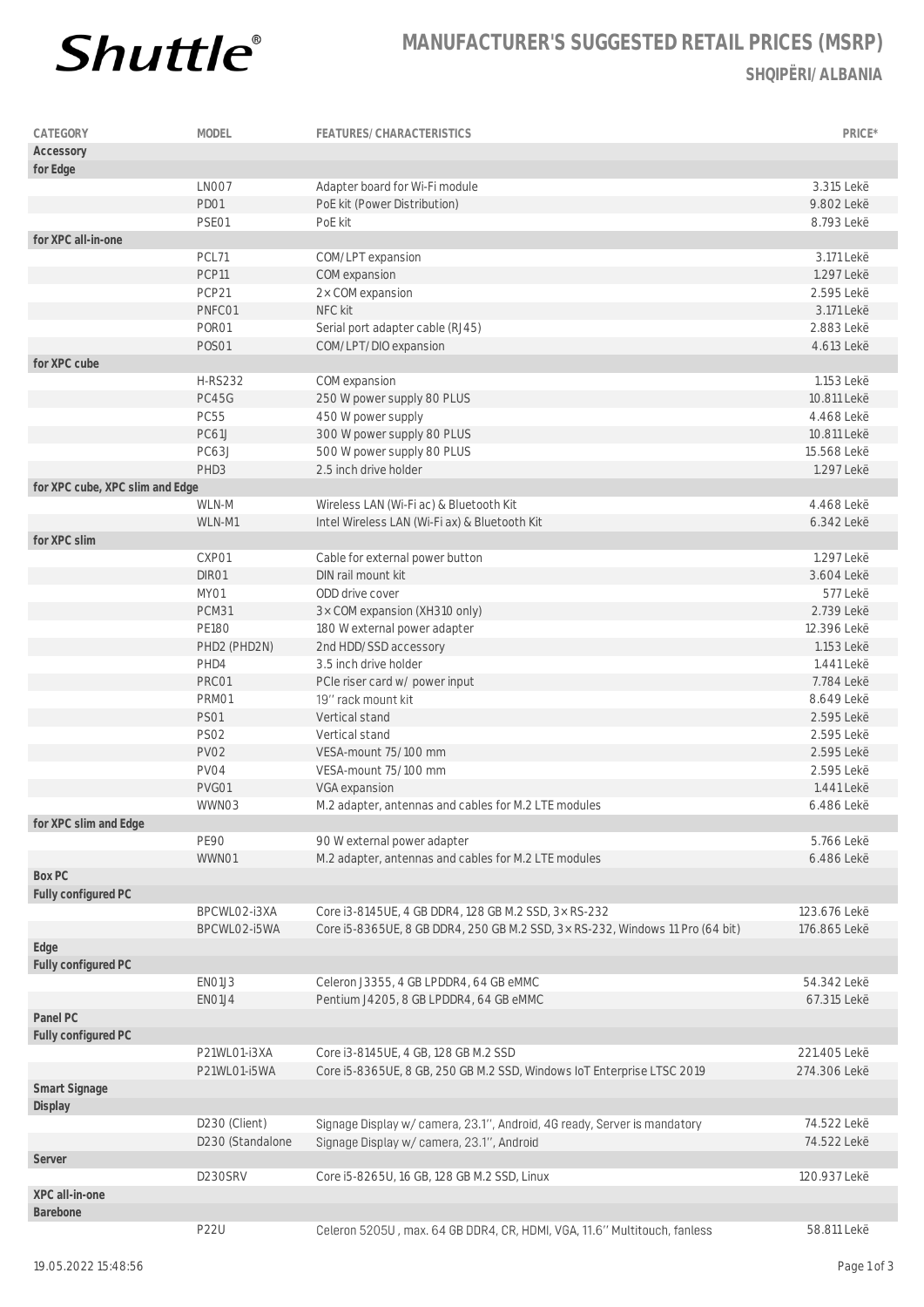| CATEGORY            | MODEL                              | FEATURES/CHARACTERISTICS                                                                                                                                                     | PRICE*                     |
|---------------------|------------------------------------|------------------------------------------------------------------------------------------------------------------------------------------------------------------------------|----------------------------|
|                     | <b>P51U</b>                        | Celeron 4205U, max. 32 GB DDR4, CR, HDMI, VGA, 15.6" Multitouch, Wi-Fi, BT, fanless                                                                                          | 70.054 Lekë                |
|                     | P51U3                              | Core i3-7100U, max. 32 GB DDR4, CR, HDMI, VGA, 15.6" Multitouch, Wi-Fi, BT, fanless                                                                                          | 108.685 Lekë               |
|                     | P90U (White)                       | Celeron 3865U, max. 32 GB DDR4, CR, HDMI, VGA, 19.5" Multitouch, Wi-Fi, BT, fanless                                                                                          | 82.450 Lekë                |
|                     | P90U3 (Black)                      | Core i3-7100U, max. 32 GB DDR4, CR, HDMI, VGA, 19.5" Multitouch, Wi-Fi, BT, fanless                                                                                          | 110.270 Lekë               |
|                     | P90U3 (White)                      | Core i3-7100U, max. 32 GB DDR4, CR, HDMI, VGA, 19.5" Multitouch, Wi-Fi, BT, fanless                                                                                          | 113.153 Lekë               |
|                     | P90U5 (Black)                      | Core i5-7200U, max. 32 GB DDR4, CR, HDMI, VGA, 19.5" Multitouch, Wi-Fi, BT, fanless                                                                                          | 121.946 Lekë               |
|                     | P92U (Black)                       | Celeron 5205U, max. 64 GB DDR4, CR, HDMI, VGA, 19.5" Multitouch, Wi-Fi, BT, fanless                                                                                          | 89.513 Lekë                |
|                     | P92U (White)                       | Celeron 5205U, max. 64 GB DDR4, CR, HDMI, VGA, 19.5" Multitouch, Wi-Fi, BT, fanless                                                                                          | 91.964 Lekë                |
|                     | P92U3 (Black                       | Core i3-10110U, max. 64 GB DDR4, CR, HDMI, VGA, 19.5" Multitouch, Wi-Fi, BT, fanless                                                                                         | 116.324 Lekë               |
|                     | P92U3 (White)                      | Core i3-10110U, max. 64 GB DDR4, CR, HDMI, VGA, 19.5" Multitouch, Wi-Fi, BT, fanless                                                                                         | 118.631 Lekë               |
|                     | P92U5 (Black)                      | Core i5-10210U, max. 64 GB DDR4, CR, HDMI, VGA, 19.5" Multitouch, Wi-Fi, BT, fanless                                                                                         | 134.486 Lekë               |
|                     | X50V7 (Black)                      | Celeron 4205U, max. 64 GB DDR4, CR, HDMI, VGA, 15.6" Touch, Wi-Fi, fanless                                                                                                   | 61.405 Lekë                |
|                     | X50V7 (White)                      | Celeron 4205U, max. 64 GB DDR4, CR, HDMI, VGA, 15.6" Touch, Wi-Fi, fanless                                                                                                   | 61.405 Lekë                |
|                     | X50V7U3 (Black)<br>X50V7U3 (White) | Core i3-8145U, max. 64 GB DDR4, CR, HDMI, VGA, 15.6" Touch, Wi-Fi, fanless<br>Core i3-8145U, max. 64 GB DDR4, CR, HDMI, VGA, 15.6" Touch, Wi-Fi, fanless                     | 92.973 Lekë<br>92.973 Lekë |
|                     | X50V8 (Black)                      | Celeron 5205U, max. 64 GB DDR4, CR, HDMI, VGA, 15.6" Touch, Wi-Fi, fanless                                                                                                   | 65.874 Lekë                |
|                     | X50V8 (White)                      | Celeron 5205U, max. 64 GB DDR4, CR, HDMI, VGA, 15.6" Touch, Wi-Fi, fanless                                                                                                   | 65.874 Lekë                |
|                     | X50V8U3 (Black)                    | Core i3-10110U, max. 64 GB DDR4, CR, HDMI, VGA, 15.6" Touch, Wi-Fi, fanless                                                                                                  | 97.009 Lekë                |
|                     | X50V8U3 (White)                    | Core i3-10110U, max. 64 GB DDR4, CR, HDMI, VGA, 15.6" Touch, Wi-Fi, fanless                                                                                                  | 97.009 Lekë                |
| Fully configured PC |                                    |                                                                                                                                                                              |                            |
|                     | <b>P5100PA</b>                     | Celeron 4205U, 4 GB, 120 GB M.2 SSD, RS-232, Windows IoT Enterprise LTSC 2019                                                                                                | 89.081 Lekë                |
|                     | <b>P9200PA</b>                     | Celeron 5205U, 8 GB DDR4, 250 GB M.2 SSD, Windows IoT Enterprise LTSC 2019                                                                                                   | 110.847 Lekë               |
|                     | P9200XA                            | Celeron 5205U, 8 GB DDR4, 128 GB M.2 SSD                                                                                                                                     | 104.937 Lekë               |
|                     | <b>POS P510</b>                    | Celeron 4205U, 4 GB, 120 GB M.2 SSD, RS-232                                                                                                                                  | 78.703 Lekë                |
|                     | <b>POS P920</b>                    | Celeron 5205U, 4 GB DDR4, 128 GB M.2 SSD, RS-232, LPT                                                                                                                        | 100.180 Lekë               |
|                     | POS X507 (Black)                   | Celeron 4205U, 4 GB, 120 GB SSD, RS-232, LPT                                                                                                                                 | 72.937 Lekë                |
|                     | POS X507 (White)                   | Celeron 4205U, 4 GB, 120 GB SSD, RS-232, LPT                                                                                                                                 | 72.937 Lekë                |
|                     | X5070PA (Black)                    | Celeron 4205U, 4 GB, 120 GB M.2 SSD, Windows IoT Enterprise LTSC 2019                                                                                                        | 80.576 Lekë                |
|                     | X5070TA (Black)                    | Celeron 4205U, 4 GB, 120 GB M.2 SSD, Windows 10 Pro (64 bit)                                                                                                                 | 77.405 Lekë                |
|                     | X5070XA (Black)                    | Celeron 4205U, 4 GB, 500 GB                                                                                                                                                  | 72.649 Lekë                |
|                     | X5070XA (White)                    | Celeron 4205U, 4 GB, 500 GB                                                                                                                                                  | 72.649 Lekë                |
|                     | X5073TA (Black)                    | Core i3-8145U, 8 GB, 120 GB M.2 SSD, Windows 10 Pro (64 bit)                                                                                                                 | 128.000 Lekë               |
| XPC cube            | X5073XA (Black)                    | Core i3-8145U, 8 GB, 120 GB SSD                                                                                                                                              | 103.640 Lekë               |
| Barebone            |                                    |                                                                                                                                                                              |                            |
|                     | SH310R4V2                          | LGA1151v2, H310, max. 64 GB DDR4, HDMI 2.0, DP, VGA, Aluminium, 300 W                                                                                                        | 37.622 Lekë                |
|                     | SH370R6V2 Plus                     | LGA1151v2, H370, max. 64 GB DDR4, HDMI 2.0, 2x DP, USB 3.2, Alumin., 500 W                                                                                                   | 52.613 Lekë                |
|                     | <b>SH510R4</b>                     | LGA1200, H510, max. 64 GB DDR4, HDMI 2.0, DP, VGA, Aluminium, 300 W                                                                                                          | 48.288 Lekë                |
|                     | <b>SH570R6</b>                     | LGA1200, H570, max. 128 GB DDR4, HDMI 2.0, 2x DP, USB 3.2, Aluminium, 300 W                                                                                                  | 53.910 Lekë                |
|                     | SH570R6 Plus                       | LGA1200, H570, max. 128 GB DDR4, HDMI 2.0, 2× DP, USB 3.2, Aluminium, 500 W                                                                                                  | 61.549 Lekë                |
|                     | <b>SH570R8</b>                     | LGA1200, H570, max. 128 GB DDR4, HDMI 2.0, 2x DP, USB 3.2, Aluminium, 4x HDD, 50                                                                                             | 63.279 Lekë                |
|                     | <b>SZ270R8</b>                     | LGA1151, Z270, max. 64 GB DDR4, HDMI, 2× DP, 2× LAN, Aluminium, 4× HDD, 500 W                                                                                                | 21.189 Lekë                |
| XPC nano            |                                    |                                                                                                                                                                              |                            |
| Barebone            |                                    |                                                                                                                                                                              |                            |
|                     | NC <sub>10</sub> U                 | Celeron 4205U, max. 32 GB DDR4, CR, HDMI 2.0, DP, Wi-Fi, RS-232, Plastic                                                                                                     | 29.550 Lekë                |
|                     | NC10U3                             | Core i3-8145U, max. 32 GB DDR4, CR, HDMI 2.0, DP, Wi-Fi, RS-232, Plastic                                                                                                     | 57.369 Lekë                |
|                     | NC10U5                             | Core i5-8265U, max. 32 GB DDR4, CR, HDMI 2.0, DP, Wi-Fi, RS-232, Plastic                                                                                                     | 72.072 Lekë                |
|                     | <b>NC10U7</b>                      | Core i7-8565U, max. 32 GB DDR4, CR, HDMI 2.0, DP, Wi-Fi, RS-232, Plastic                                                                                                     | 91.243 Lekë                |
|                     | NSO2AV2                            | ARM, 2 GB DDR3, 16 GB Flash, CR, HDMI 2.0, Wi-Fi, BT, PoE, Android 8.1                                                                                                       | 22.054 Lekë                |
| Fully configured PC | NSO2EV2                            | ARM, 2 GB DDR3, 16 GB Flash, CR, HDMI 2.0, Wi-Fi, BT, PoE, Android 8.1                                                                                                       | 25.946 Lekë                |
|                     | NC1010BA                           | Celeron 4205U, 4 GB, 64 GB M.2 SSD, Windows 10 Pro (64 bit)                                                                                                                  | 46.991 Lekë                |
|                     | <b>NC1010XA</b>                    | Celeron 4205U, 4 GB, 128 GB M.2 SSD                                                                                                                                          | 40.072 Lekë                |
| XPC slim            |                                    |                                                                                                                                                                              |                            |
| Barebone            |                                    |                                                                                                                                                                              |                            |
|                     | DA320                              | AM4 (AMD), A320, max. 32 GB DDR4, CR, HDMI 2.0, 2× DP, 2× LAN, RS-232, Steel                                                                                                 | 32.288 Lekë                |
|                     | DH02U                              | Celeron 3865U, max. 32 GB DDR4, GTX 1050, 4 x HDMI 2.0, Steel                                                                                                                | 42.667 Lekë                |
|                     | DH32U                              | Pentium Gold 7505, max. 64 GB DDR4, 4x HDMI 2.0, Steel                                                                                                                       | 52.036 Lekë                |
|                     | DH32U5                             | Core i5-1135G7, max. 64 GB DDR4, 4x HDMI 2.0, Steel                                                                                                                          | 91.387 Lekë                |
|                     | DH410                              | LGA1200, H410, max. 64 GB DDR4, CR, HDMI 2.0, DP, 2x LAN, RS-232, Steel                                                                                                      | 38.198 Lekë                |
|                     | <b>DH410S</b>                      | LGA1200, H410, max. 64 GB DDR4, CR, HDMI, DP, LAN, USB-C, Steel                                                                                                              | 35.027 Lekë                |
|                     | <b>DH470C</b>                      | LGA1200, H470, max. 64 GB DDR4, HDMI 2.0, 2x DP, 2x LAN, RS-232, USB 3.2, Steel                                                                                              | 41.513 Lekë                |
|                     | DL20N                              | Celeron N4505, max. 16 GB DDR4, CR, HDMI 2.0, DP, VGA, RS-232, fanless                                                                                                       | 35.171 Lekë                |
|                     | DL20N6                             | Pentium Silver N6005, max. 16 GB DDR4, CR, HDMI 2.0, DP, VGA, RS-232, fanless                                                                                                | 41.802 Lekë                |
|                     | DS10U                              | Celeron 4205U, max. 32 GB DDR4, CR, HDMI 2.0, DP, VGA, 2× LAN, Wi-Fi, BT, RS-232, S                                                                                          | 39.640 Lekë                |
|                     | DS10U3<br>DS10U5                   | Core i3-8145U, max. 32 GB DDR4, CR, HDMI 2.0, DP, VGA, 2× LAN, Wi-Fi, BT, USB 3.2, R<br>Core i5-8265U, max. 32 GB DDR4, CR, HDMI 2.0, DP, VGA, 2× LAN, Wi-Fi, BT, USB 3.2, R | 74.522 Lekë<br>90.234 Lekë |
|                     |                                    |                                                                                                                                                                              |                            |